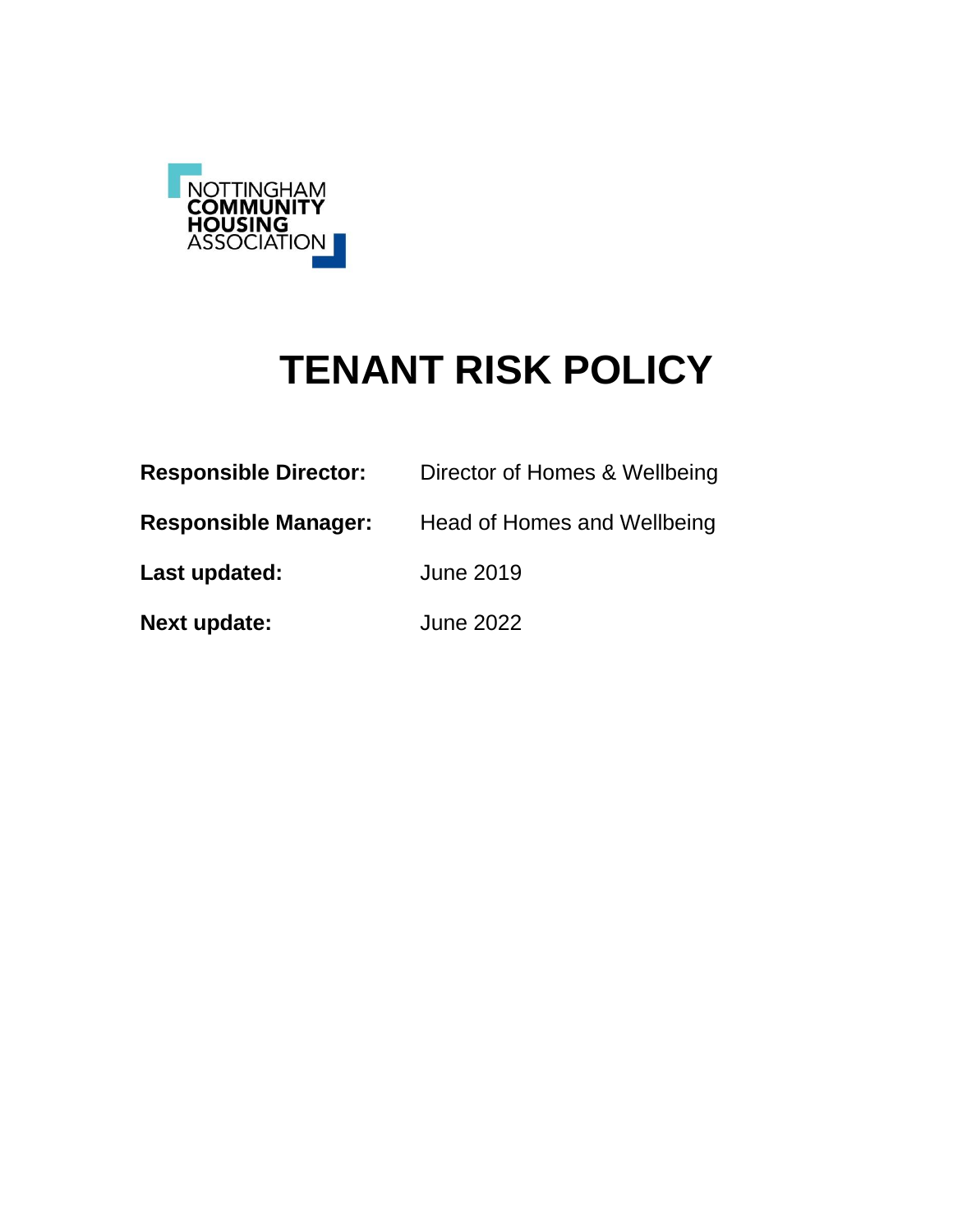## **NCHA Tenant Risk Policy**

#### **1. Purpose**

- 1.1 The Tenant Risk Policy aims to fulfil NCHA's health and safety responsibilities by identifying tenants and members of their household or visitors who have been violent and/or potentially violent, exhibit behaviour that causes staff concern for their safety/welfare and may otherwise pose a risk to members of staff, relevant contractors and relevant partner agencies (hereafter referred to as staff for the purpose of this policy).
- 1.2 To this purpose, those tenants so identified will have their tenancy records marked with a Red Flag on the Open Housing management system.
- 1.3 The Tenant Risk Policy also aims to:
	- I. To ensure that NCHA acts fairly, openly and consistently when identifying service users who pose a threat to staff, and adheres to General Data Protection Regulation (GDPR) and NCHA's Personal Information, Protection and Access Policy.
	- II. To ensure that where appropriate tenants are made aware that they have been identified as a risk to staff and that they can appeal the decision made. Where this will not apply for example, at the request of the Police or Probation services in very high risk cases, upon the service of a Court Order or when the Service Manager deems that to do so will further compromise the safety of the member of staff or employment agent of NCHA.
	- III. To make all staff aware that any information we store relating to a tenant or member of their household linked to a red flag is considered personal data under the Data Protection Act. Information should be relevant, factual, nonsubjective and evidenced from incidents and shared information from official sources.
	- IV. To ensure that red flag information is reviewed every 12 months, and any information that is held that is considered to be out of date or not relevant is removed from the Open Housing management system.

### **2. Compliance with General Data Protection Regulation (GDPR)**

- 2.1 The first data protection rule requires that the processing must be fair and lawful. This means to put a Red Flag marker on an individual's file it must be based on a specific incident, expression of clearly identifiable concern by a professional or clearly identified risk to the welfare of staff, rather than general opinion about that individual.
- 2.2 The individual or their activities should pose a genuine risk and the decision should be based on objective and clearly defined criteria. The criteria should take into account the need to accurately record any incident.
- 2.3 This procedure provides guidelines to all staff about how we should respond to a violent or aggressive incident at work and what procedures should be followed to minimise any future risks.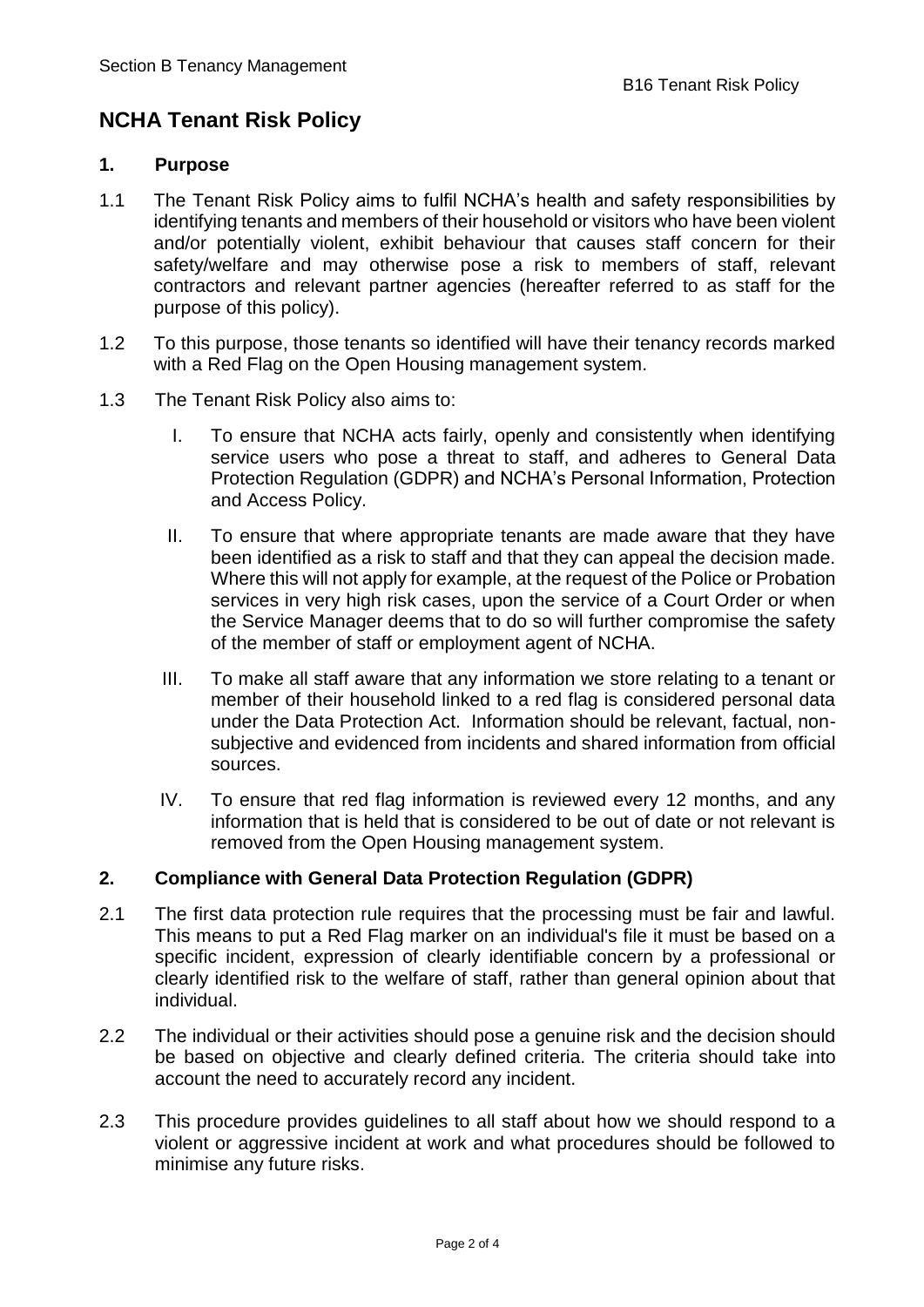2.4 The sharing of personal information with a third party, other than the data controller or their officers, will be in accordance with NCHA's Personal Information and Access Policy and GDPR. Where necessary, approval should be given by a Service or higher level manager.

#### **3. Definition of risk ratings and criteria**

3.1 These definitions are intended only as a guide and not as a conclusive list. The actual assessment of risk ratings should be based on the individual tenant's circumstances and a consideration of the information received.

#### **Low risk**

Angry and making aggressive personal comments about staff members. Exhibits behaviour that causes staff concern for their safety/welfare.

Known substance misuse where there is evidence that the abuse of the substance can result in changes in behaviour that may pose a perceived risk to staff.

Known needle stick risk in property. This reflects the risk of needles being disposed of improperly even where the use of needles is for a legitimate purpose.

Minor false, vexatious and malicious complainants/allegations. For the purposes of this policy, a malicious or vexatious complainant is a person who has a history of making 'unfounded, exaggerated or dishonest complaints' that are intended to harass, intimidate or cause harm to a member of staff (please see the NCHA Complaints Policy for further information) A Red Flag marker should only be applied where malicious or vexatious complaints have been made against NCHA members of staff or the staff of other organisations providing a service to the tenant.

#### **Medium risk**

Threatening behaviour including personal threats to harm. Previous unspent convictions for violent and sexual offences as revealed by the tenant, Police or Probation services. These include:

- Common Assault
- Sexual Assault (where there is no violence involved)
- Mental health problems with reported risk of violence to others.
- Serious false, vexatious and malicious complaints/allegations against members of staff. These should be evidenced and authorised by a senior manager a, Head of Service or the level above.

#### **High risk**

Specific incidents of violence or attempted violence. Previous unspent convictions for serious violent and sexual offences. These include:

- Sexual assault where violence has been used
- Rape
- Assault with intent
- Actual bodily harm
- Grievous bodily harm